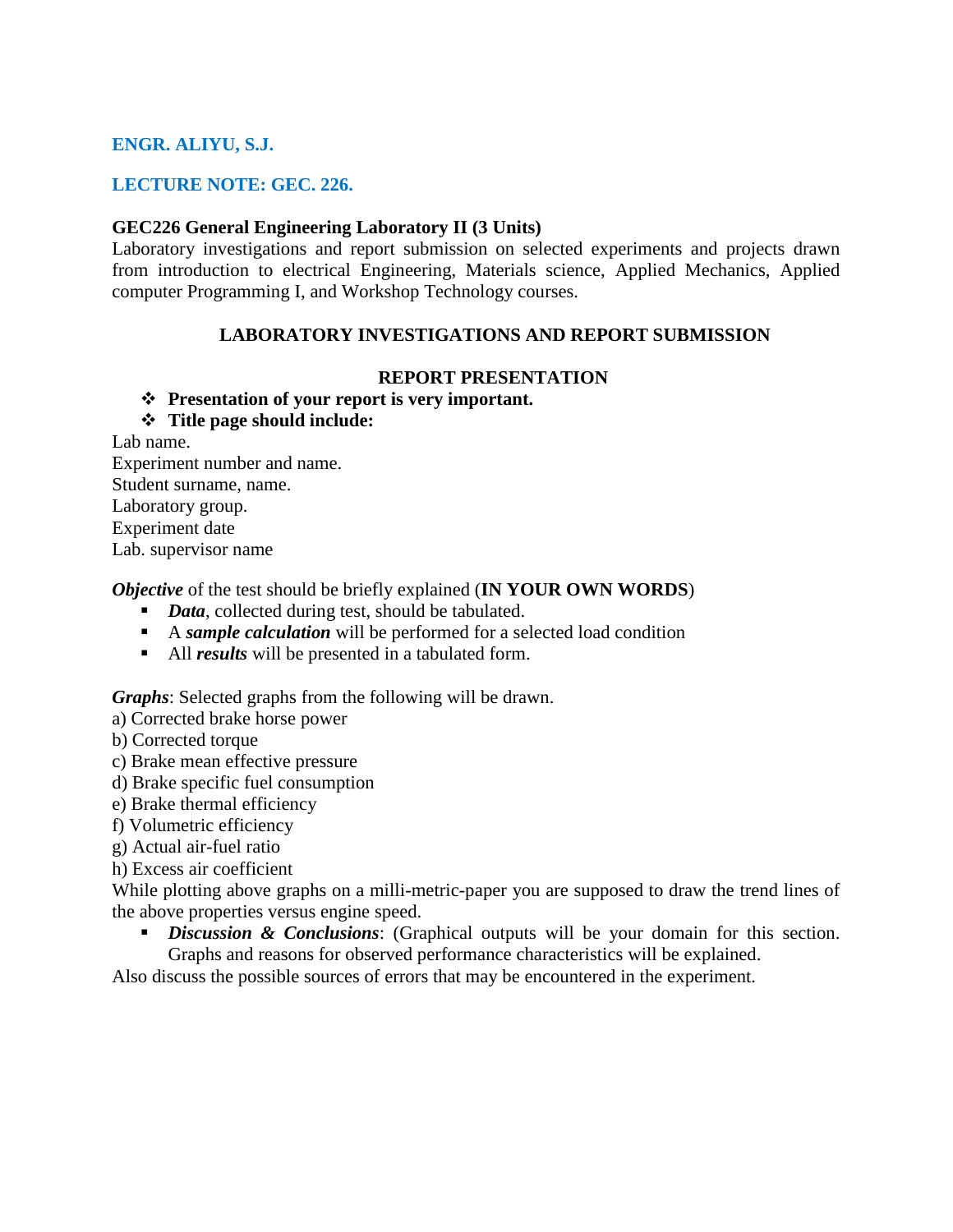#### **FORMAL REPORTS**

Each formal report is worth 10% of the final grade in the course. All reports must be typeset on letter size paper using one‐inch margins on all four sides. The font size must be 12 pt and you must use a "1.5 line" line spacing. The following page limits will be strictly enforced. Information beyond these page limits will be disregarded during evaluation. More detailed information on the structure of the formal report is given below.

Table 1: Page Limits for formal reports.

| Summary                                            | One Page               |
|----------------------------------------------------|------------------------|
|                                                    |                        |
| Introductory Material (Including introduction,     | Minimum of Eight Pages |
| theory, apparatus, procedure, results. Not         |                        |
| including table of contents, list of figures etc.) |                        |
| <b>Discussion of Results</b>                       | No limit               |
|                                                    |                        |
| Conclusions                                        | No limit               |
|                                                    |                        |
|                                                    |                        |
| Appendices                                         | No limit               |
|                                                    |                        |

## **NOTES REGARDING DEADLINES:**

The final version of your report will be assessed, a penalty of 25% if submitted up to 24 hours after the time it is due. Reports submitted beyond this 24‐hour period will not be marked and will receive a grade of zero. All items are due at 4:30pm on their due dates. Students who fail to submit the required number of final reports, or who fail to submit the Assignments will receive a grade of less than 45% in the course. If circumstances arise which make it difficult to submit a report on schedule, permission to submit a late report should be obtained from the Course Coordinator. In normal circumstances, extensions will only be given for medical or compassionate reasons. The week of midterms does not count with respect to the 2 week due date. For example if you conduct an experiment on the Thursday prior to midterm week, it would be due in 3 weeks as the week of mid-terms does not count. Similarly if your report is due on Wednesday during mid-term week it would be due the following Wednesday. Reports due the week of the mid-term tests can be submitted the following week. Submit final reports to the Course technologist. Remember to indicate the group number, the members of the group, and the date the lab was performed on the title page.

## **LOG BOOKS**

Each student is required to keep a log book. This book must be a hard covered notebook with non-removable pages. They are suitable for recording notes, observations and data, and for sketching diagrams, graphs and tables. A complete entry in the log book should include a brief statement of the purpose of the experiment, brief notes and questions recorded during the reading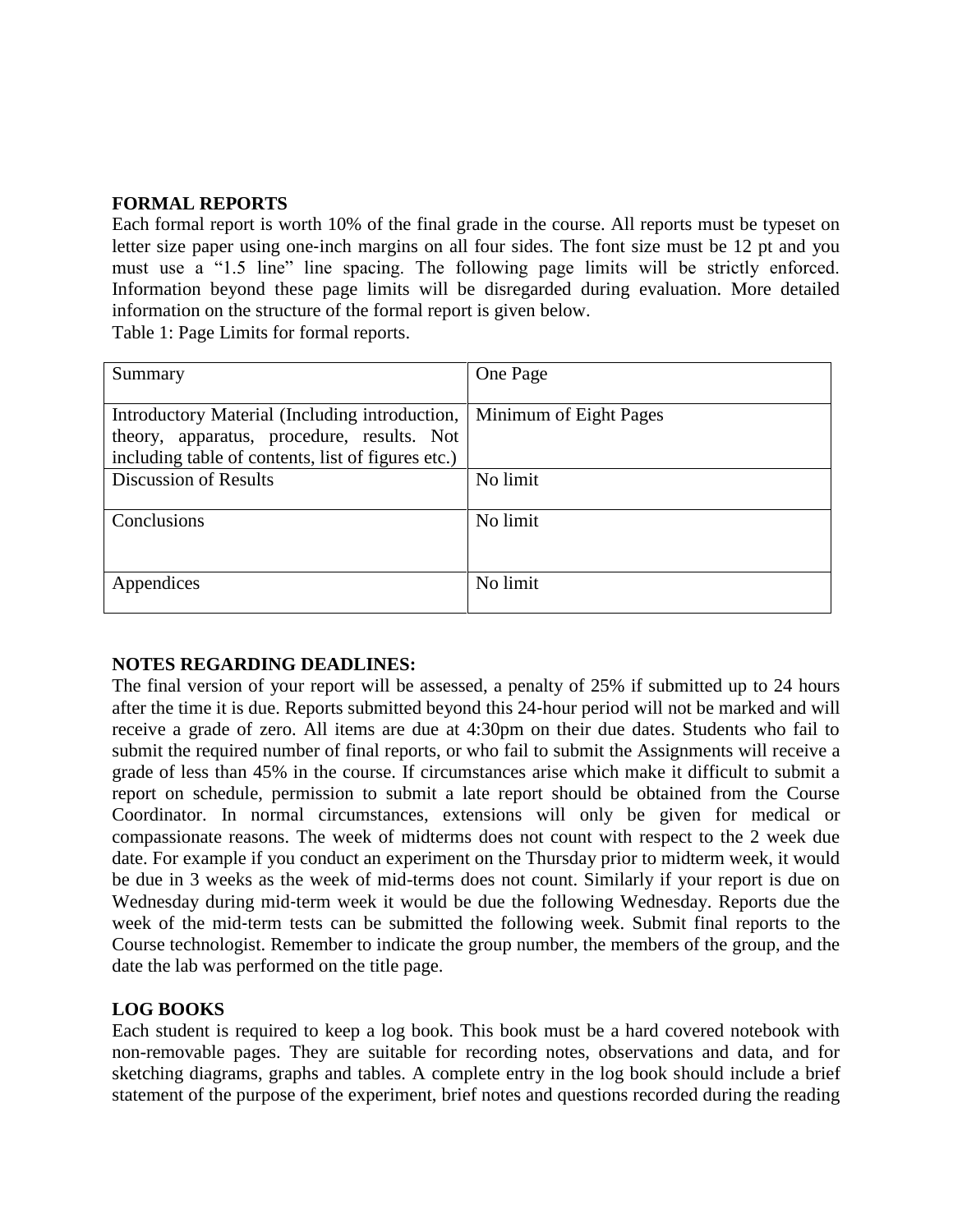of the lab manual and other background material, notes and answers to questions recorded during a meeting with the faculty member, departmental assistant and/or the lab technologist, sketches of the apparatus, an outline of the procedure and notes taken to supplement the procedure described in the manual, a summary of data and calculations, and notes of significant observations, points for discussion and conclusions. These last two items are very important. An entry in a log book is complete when it contains enough information for the author to write a lab report without reference to any source other than the lab manual. The log books of Professional Engineers are frequently entered as evidence in a court of law. The court requires pages to be numbered consecutively and each page to be dated. Information in the log book should be legible and neat. Errors must be crossed out and **not** erased. Notes in point form are appropriate, as are free-hand sketches of apparatus, specimens, graphs and tables. Copies of computer programs and output should be glued to the page. Xerox copies of discussion and conclusions are not permitted. Note that it is not necessary to include all of the data generated by a computer program in a log book. Selection and editing is frequently required.

The following are some specific points to remember when making log book entries.

1. Leave the first few pages of the log book blank for a table of contents.

2. Date all work. Individually date and number pages.

3. Provide an outline of the experimental procedure or refer to handouts. Especially note any deviations from the procedure in the lab manual.

4. Effective notes should be taken while the laboratory technologist is reviewing the theory, background information, and/or procedure for the lab. **It is not acceptable to obtain a copy of the technologist notes and paste them into your log book.**

5. Always draw a sketch of the equipment used and provide relevant dimensions.

6. Title sections. (e.g. System Head Calculations)

7. Always show units of measured and calculated data.

8. All data MUST be entered directly in the log book. You cannot record data on a scrap piece of paper, typeset the data, print it out and paste it into your log book. You can reformat **data already recorded in your log book** and paste it in if you wish.

9. Plan data tables before starting the experiment.

10. Tables should be titled and/or a description of content provided.

- 11. Indicate whether data is measured or calculated.
- 12. On graphs of measured data, recorded points must be identified.
- 13. When possible compare your results with published or known data.
- 14. If your results are not working out, seek advice from one of your instructors.

15. Note that log books may contain material which has been crossed out or crossed out and corrected.

Log books are submitted to the Laboratory Technologist at the end of the lab period to be graded. The marked log books will be returned within 24 hours to the filing cabinets for record purpose. Log books are evaluated for completeness, overall organization, legibility, quality of the data, and quality of the discussion and conclusions. It is acceptable to add further information and/or discussion after your log book is returned to you, which may be helpful for the final lab exam.

#### **CONTENTS OF A FORMAL REPORT**

The general format of the report should be as follows: Title Page Summary (Pg. ii)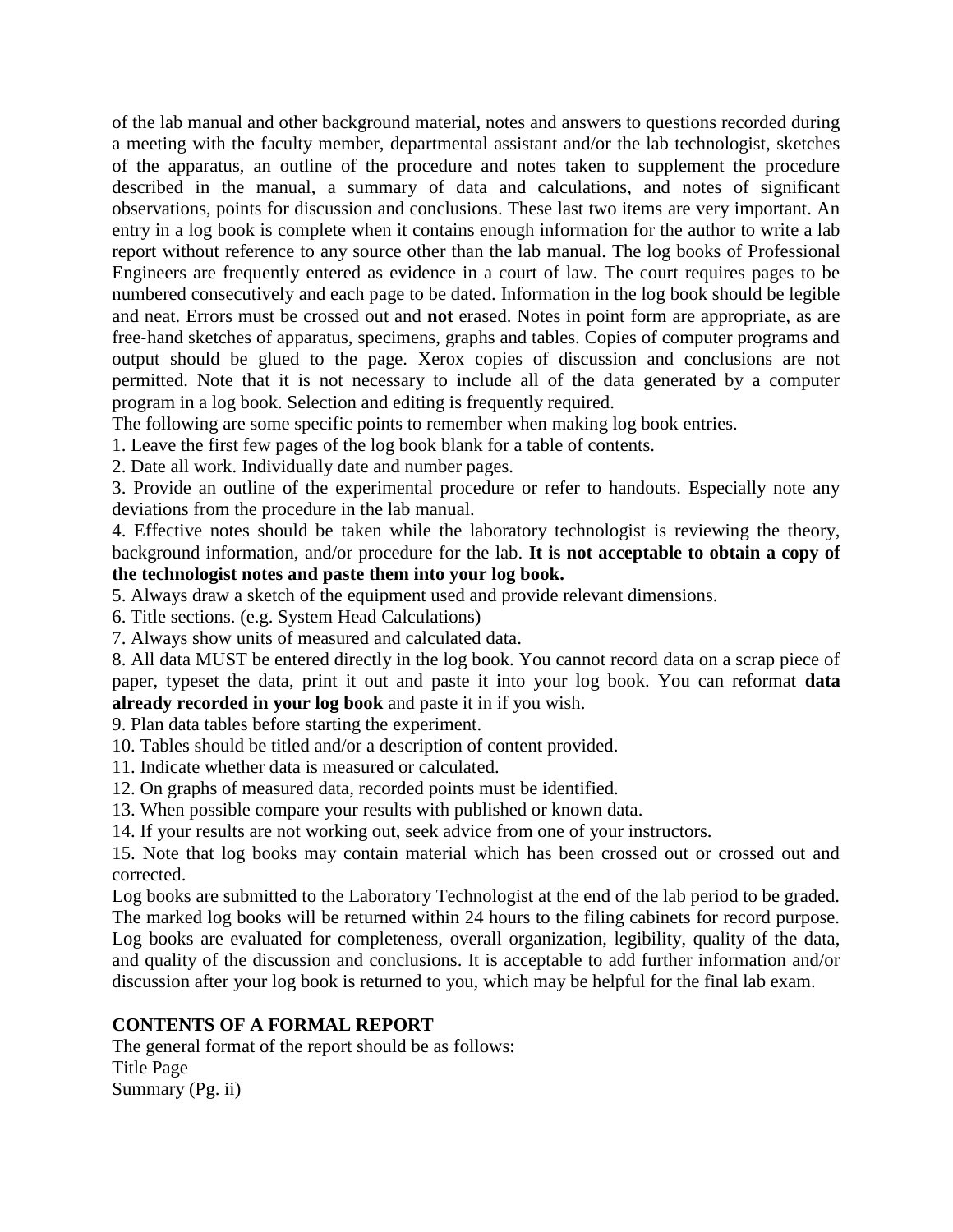Table of Contents: List of Figures; List of Tables (page. iii, iv, etc.)

- 1. Introduction (page 1)
- 2. Theory/Analysis
- 3. Apparatus
- 4. Procedure
- 5. Results
- 6. Discussion of Results
- 7. Conclusions
- References
- Appendices

More detailed guidelines for each of these sections will be given to you at the various laboratory.

# **GROUP DYNAMICS AND TEAM BUILDING.**

# **Introduction**

The subjects of group dynamics and team building are broad. One can study each of these topics for years and still have more to learn. There are many ways to approach each. A simple Internet search will result in thousands of web sites on either group dynamics or team building. These subjects are important because they influence how productive a group or a team becomes. By understanding group dynamics and by doing some team building, a group can increase how much it accomplishes.

## **Understanding Group Dynamics**

The term "group dynamics" refers to the interactions between people who are talking together in a group setting. Group dynamics can be studied in business settings, in volunteer settings, in classroom settings, and in social settings. Any time there are three or more individuals interacting or talking together, there are group dynamics. A great deal can be learned by observation. If one sits back quietly in a group ― any group ― one will begin to see certain behavioural patterns emerge. There will be at least one person who tends to take the lead in conversation, offering his or her thoughts and opinions freely. There will be at least one person who remains quiet, sometimes not even appearing interested in the conversation. There may be someone who tends to interrupt other people, someone who wants the conversation to move along faster, or who wants to focus on a different subject. Another person may be concerned about peoples' feelings and may try to make everyone feel equally welcome. These are only a few of the roles that people assume without even thinking about it when they are in a group setting.

Group roles are largely determined by a combination of a person's personality and his or her experience with group settings. A person who is shy is more likely to sit back in a group. A person who is impatient is more likely to push the discussion ahead. A person who is very confident will offer more opinions. If such roles are more or less pre-determined, how can the group dynamics be improved? The way a group interacts can be improved in several ways. There are training programs to attend and there are tests one can take to learn about one's communication style. Perhaps the simplest way to improve a group's dynamics is for one or more group members to learn to *manage* the discussion, and thus help a group accomplish its goals, much as a conductor manages the many players in an orchestra to produce a blended sound. By "manage" we mean respond to and redirect the behaviour or participation of an individual to a direction that is better for the group. Whether or not the group is managed, group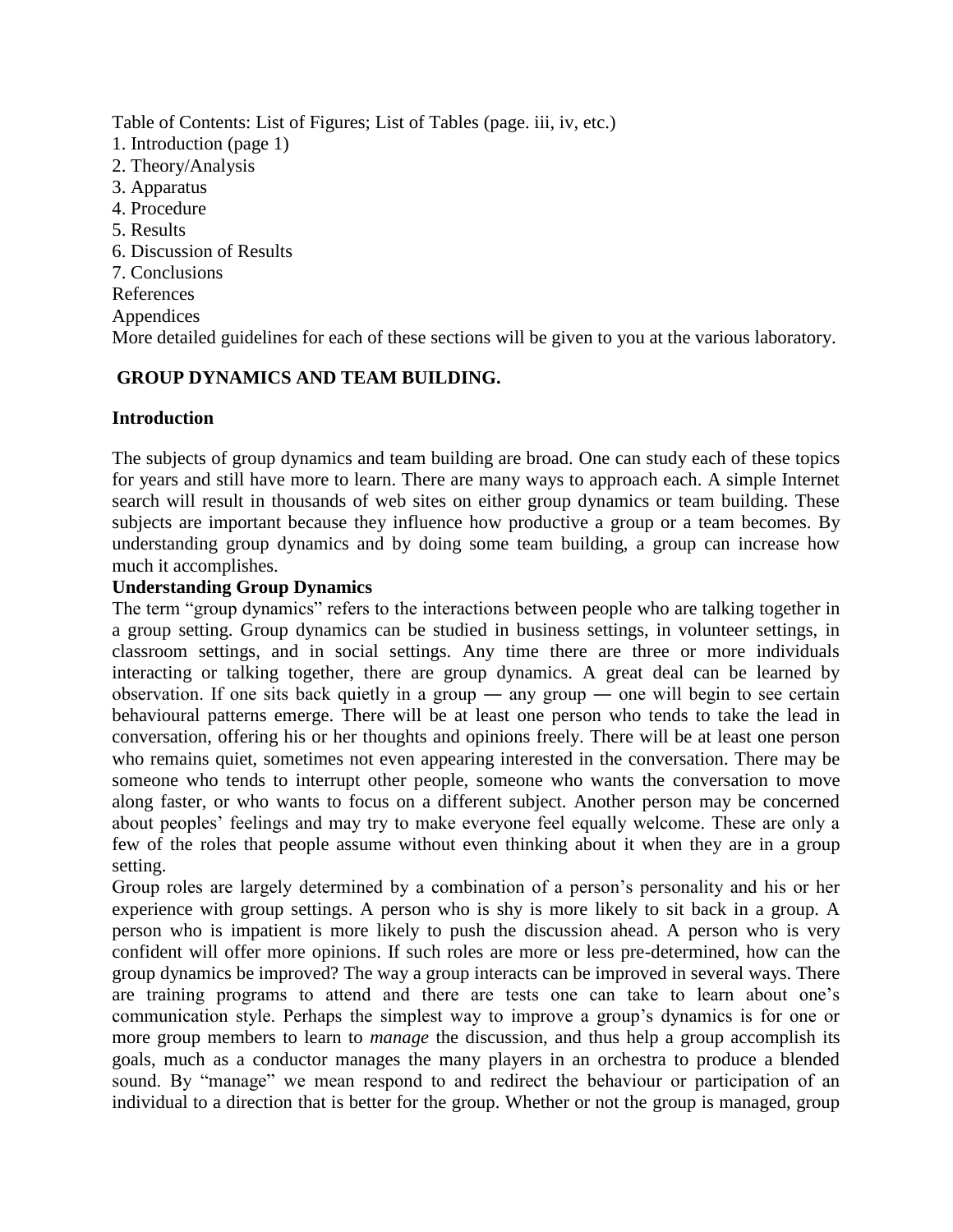roles will occur. By learning about the typical kinds of behaviour that emerge, and how to respond to them appropriately, one can improve the effectiveness of group discussions. The two most common roles affecting a group's effectiveness are the person who dominates and the person who remains silent. It can be as difficult to get the quiet person to speak as it is to get the talkative person to talk less. To manage the dominant person, one might say something like, "You have a lot of good ideas, Akinbolade. I have written them down to discuss later. For now, we need to talk about  $\therefore$  " To the quieter person, one might say, "What are your thoughts" on this subject, Toyin?" It is best to ask the quieter person a question that cannot be answered by a simple "yes" or "no." A broad question "casts a wider net," to use a fishing analogy. In any case, a direct and respectful approach is recommended where possible. (Note: In some cultures, directness is not appropriate. In some cultures, directness is acceptable, but only between certain types of people. This is an example of when a reader may have to "translate" a suggested behavior into his or her own culture.) There are a variety of other roles that may emerge in a group. In addition to being influenced by culture, roles are influenced by gender, age, race/ethnicity, religious tradition, and other traits. Finally, one should be aware that the management of group dynamics can emerge from any group member. The person with the authority to lead (the chairperson or group convener) may not be the person who is best at actually managing group dynamics. Any group member who sees an opportunity should *seize* the opportunity to improve the effectiveness of the members' interactions. The entire group is responsible for its own effectiveness and all members share equally in that responsibility. The chairperson or convener has agreed to perform certain duties, but it should not be assumed that he or she is the sole leader. Indeed, we will see below in the section on team building that an effective group or team is one in which each member assumes responsibility according to his or her talents and expertise.

#### **Getting Acquainted**

Since group dynamics and team building are based fundamentally on the relationships among the people involved, it is both courteous and sensible to assure that the members all are introduced to each other, and that they are offered opportunities to get to know each other and to build relationships. A group or team with members who know each other well is likely to be more effective. People tend to offer more of themselves when they are with people whom they know than when they are with strangers. It is therefore a good idea to spend some time helping people get acquainted with one another. Often we assume people know each other when they do not. A common feeling among newcomers is that the more senior members of the group are somewhat exclusive. This is because the senior members know each other better and have well-established patterns of communication. They have past experiences in common and they may forget to explain certain references to the newcomers. This can lead to a feeling of exclusion, and if it is not corrected, the newcomers might leave the group. It is the responsibility of the current members to help the newcomers get oriented to the group and to its members. The more one gets to know another person, the more he or she will understand that person. The better people understand each other, the more effectively they can work together. Taking five to ten minutes to get acquainted at the beginning of a meeting is a very sound investment of time.

#### **Clarifying Expectations**

Underlying every perception is one's expectation. "Expectation" is that often-unspoken idea we have of how things are going to be, or how people will behave, or how people will react. Many times people are surprised when something happens that is different from what they expected.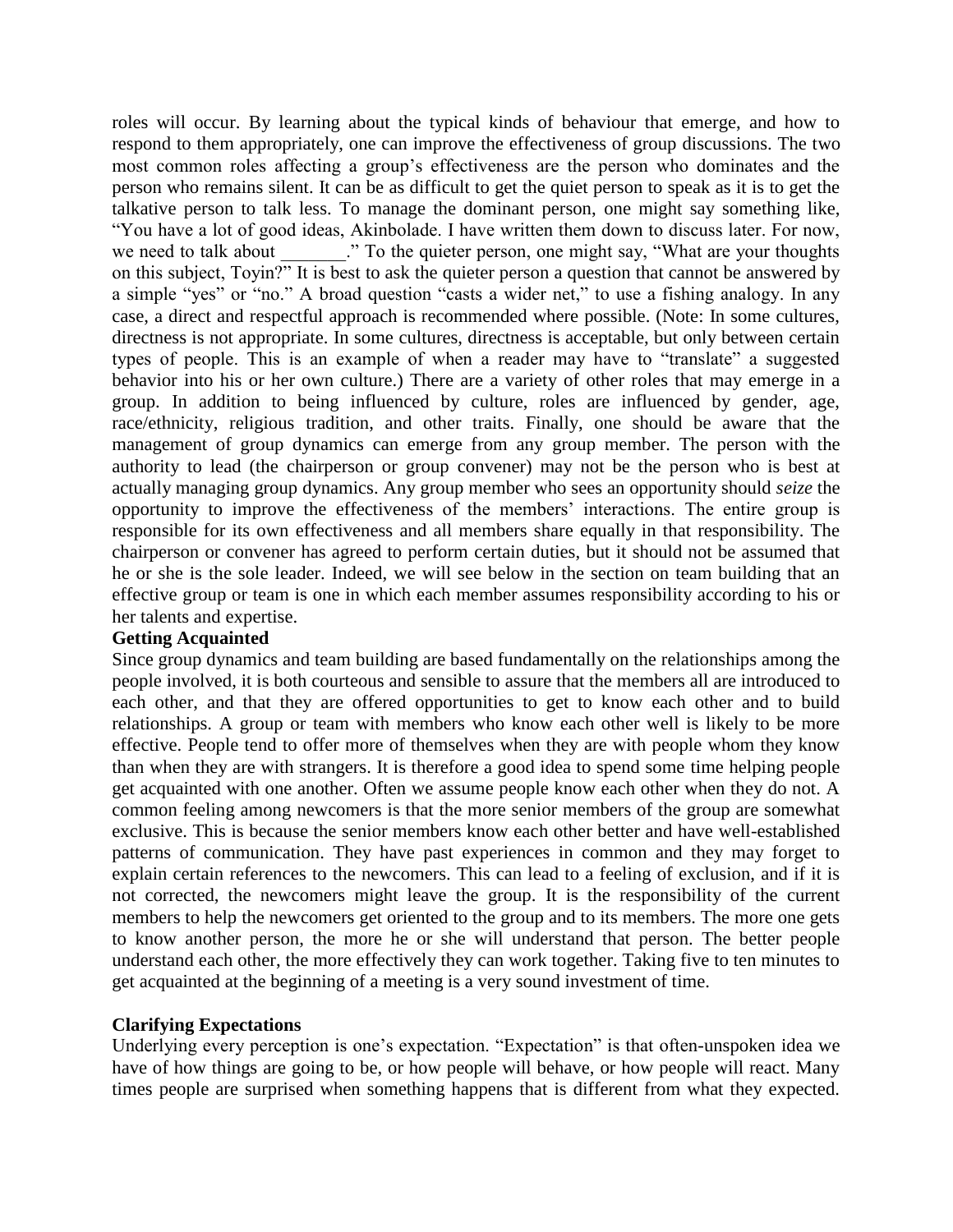They may be so surprised that they are unable to react appropriately to the reality, because they are so caught up in their expectation. In any group of individuals brought together for a purpose, every one of those participants will likely have a slightly different expectation of what is going to happen and how it is going to happen. This underlying expectation may colour an individual's reactions to the stated agenda. Therefore, it is a good idea to spend a minute or two clarifying members' expectations. It can even become a part of the "getting acquainted" stage. A simple, open-ended question can put the expectations on the table: "What do you expect us to accomplish today?"

# **Group Problem Solving**

Groups tend to form for one of two reasons: either for purely social purposes (a celebration, for example) or to get something accomplished. In the latter case, there will be some form of problem solving required of the group. It is when a group is trying to accomplish something that the interactions or dynamics become stronger, especially if the group is under constraints in time and resources. Successful group problem solving depends first on good communication among the members. By "communication" we mean the sharing of information by everyone. Silence does not mean approval. In fact, *we do not know what silence means until it is broken*. We do know that each person has a contribution to make. Members must offer what they know, what they observe, what they think, what they feel for the group to be most effective. The following are some recommendations for effectively solving a problem as a group.

- Each member should understand the total problem or task. Someone, usually the chairperson or task leader, should summarize the task that is to be done. He or she should seek clarification from the members to assure that everyone understands what the group will be doing.
- Each person should realize how he or she can contribute to the solution. Everyone has talent and skills that they were born with, as well as talents and skills they have acquired. Most of us tend to downplay or minimize what we have to offer. Problem solving is no time to be modest about one's talents. All available skills and talents should be on the table for use by the group in solving its problem.
- Each person should recognize the potential contributions of others. Again, *everyone* has talent and skills they were born with, and those they have acquired through education and experience. Sometimes we recognize a talent or skill in another person that they do not fully realize themselves. It is helpful to give that person encouragement to participate.
- Members should be willing to recognize when other members may need more information or assistance, and to offer their help so that each member can make his or her full contribution to the effort.
- Negotiation is important to success. The very differences that bring many talents into a group also bring in different opinions and perceptions. The best solution is one that everyone finds acceptable. The group should make decisions based on what is in the organization's best interest.
- It is the group's responsibility to help manage the group's dynamics; for example, to help the shy person to contribute, and to help the dominant person make time available for others to speak.
- Everyone operates with assumptions and expectations, and it is important to clarify what those are at the beginning, and whenever it may be necessary.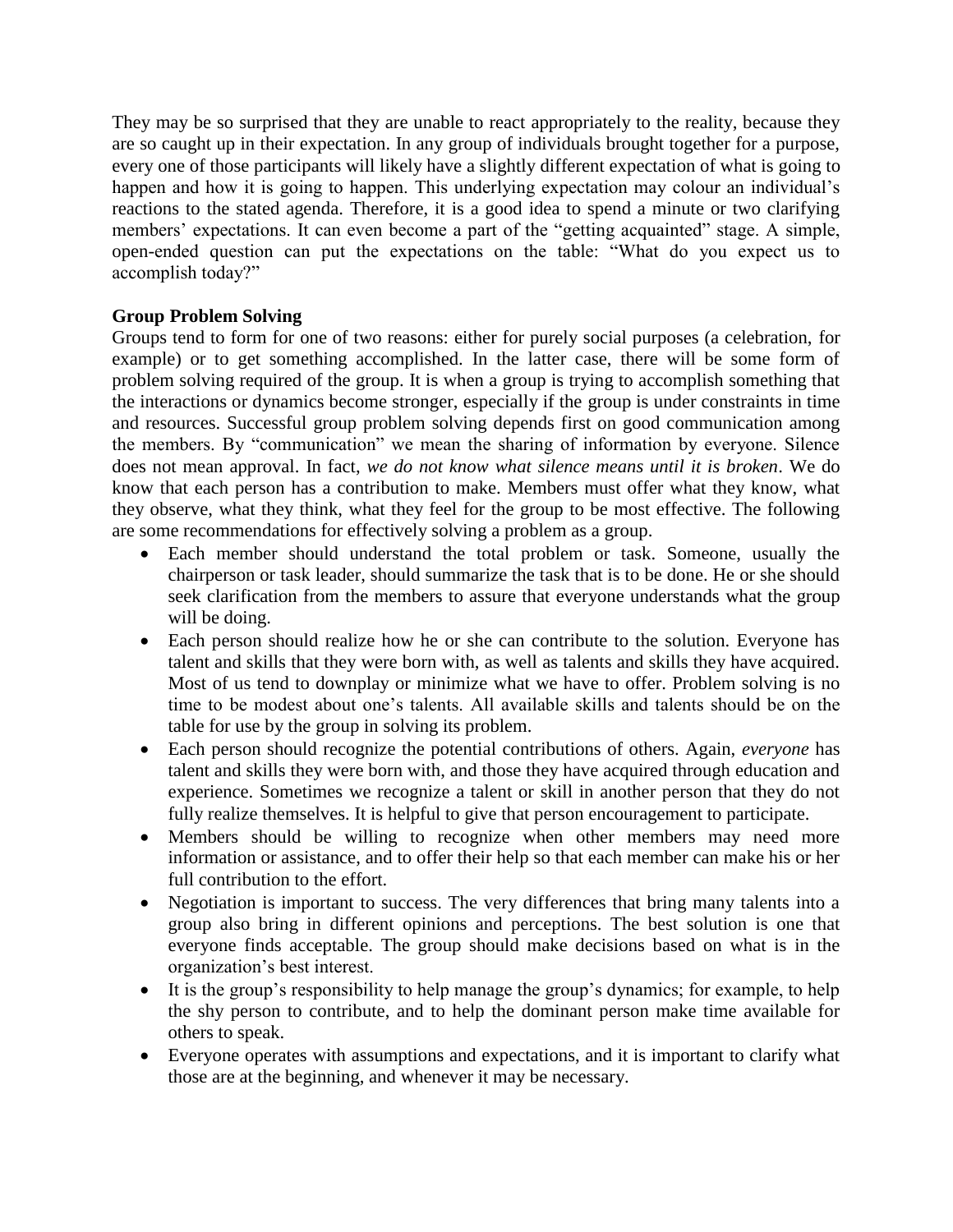- Sometimes members lose sight of what the original purpose was and may get sidetracked. These "detours" can waste a lot of the group's time. It is important to keep the purpose, goal, or task in mind, and to bring the discussion back to the stated focus. This is the shared responsibility of all group members.
- Everyone has leadership qualities, and leadership may change depending on the situation or task. Leadership means influence; the person with the most influence is not always the person with the most authority. If a member sees an opportunity that is in the group's best interest, he or she is obligated to call that opportunity to the group's attention.
- Not every task is appropriate for a group. Writing, for example, is best accomplished by an individual. Drafting a budget is better accomplished by an individual. The result or product may be approved by the group, but the actual task of writing or calculating should be performed by an individual.

## **TEAM BUILDING**

What is a team? It is a group that has a job to do, whether as paid participants, as volunteers, as researcher, as a student,..etc. It is a group that has spent some time together, whether in smaller increments over a long period of time, or by spending a weekend or more working together on something. It is a group that achieves cohesiveness; a team's strength is found in the relationships among the team members. It is a group with a common objective, whose members are very clear about working toward one purpose. It is a group whose members are *inter*dependent. Whereas other groups may recognize the strengths of each member, team members *rely* on the strengths of each member to accomplish the objective.

An ideal team has a number of distinct characteristics, and they fall into three areas: their feedback and communication behaviours, their behaviour and conduct courtesies, and their ways of approaching tasks and problems.

- $\triangleright$  "Feedback and communication behaviours" describe how the members talk with one another, clarify their expectations, react to each other's ideas and offer their perceptions and opinions. In an ideal team, the members:
- Ask for help from other members when it is needed and do not waste precious time struggling alone;
- Give positive comments to each other regularly and often, because they know it motivates teammates;
- Give negative observations when necessary, but do it constructively, for example: "Engr. Komolafe, that proposal you wrote is very good, but it's a little weak in the evaluation section. Engr. Aliyu has done a lot of evaluations, perhaps he can help";
- Receive negative observations from another member without becoming defensive, because they know the comments are not meant to be insulting, but are meant to help the team accomplish its goals;
- Support other team members in times of crisis, for example: "Dr. Ajayi, I'm sorry to hear about your family illness. Why don't you go home and I will finish your assignment";
- Offer help to others when their own work is completed.
- $\triangleright$  "Behaviour and conduct courtesies" describe the protocols that the members have agreed to as a responsibility of being a member of the team. In an ideal team, the members: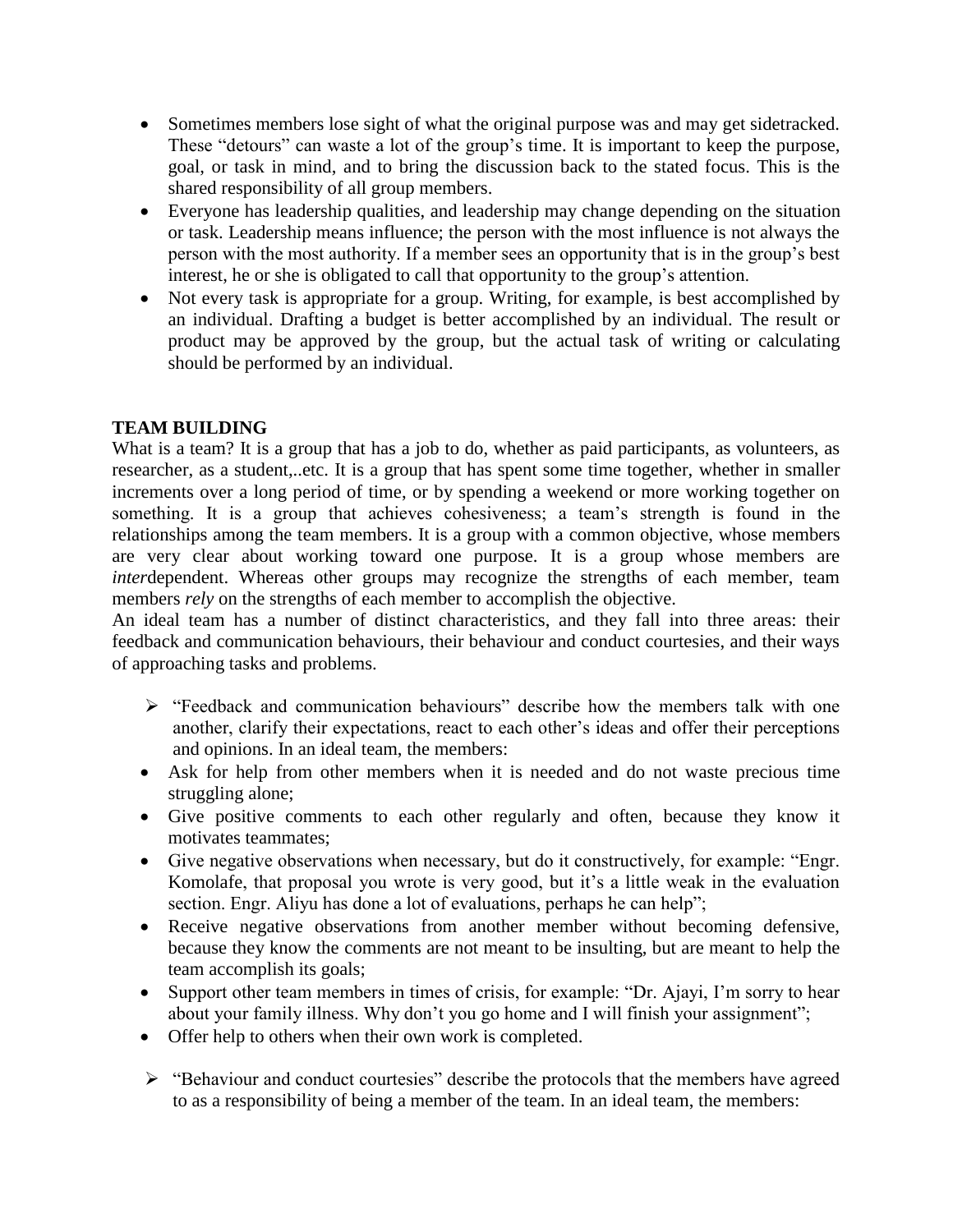- Are ambassadors of that team, and represent the team, not just themselves;
- Remain open-minded and receptive to all ideas, however different from their own;
- Give another member time to get his idea out, and paraphrase the idea to assure they understand the intended message;
- Take turns speaking;
- Encourage full participation by all members;
- Do not have side conversations during a discussion, because participants might miss something important (and because it is disrespectful of the others);
- Stay focused on the task at hand, and do not engage in distracting behaviours;
- Call a time-out if they feel another member's behaviour is disruptive;
- Make the team meeting a priority so that attendance is consistent;
- Begin and end meetings on time, so members can use their time most efficiently;
- Obtain closure on topics and get a decision;
- Summarize and clarify the meeting at the end.

Ways of approaching tasks and problems. In an ideal team, the members:

- Accept every problem as a *team* problem, not one belonging only to one member;
- Never say "we cannot do this," but say "how *can* we do this?";
- Determine the action items that any decision requires, or think through how to carry out decisions;
- Share failures as a team, never blaming only one or two members;
- Look at failures as a way to improve the team functioning, because we can always learn something from failure;
- Share all information, so that everyone is working from the same body of information;
- Use consensus for major decisions, which results in finding the most acceptable decision for everyone, as opposed to voting, in which there are clear winners and losers;
- Stay focused on the purpose of the team, which is to accomplish something together.

A successful team will monitor its own effectiveness and progress. Any member of the team who observes that the team is underperforming has the responsibility to bring it to the attention of the entire group so that appropriate action can be taken to correct the problem. Occasionally, there may be a member of the group who is not really there to advance the group's objective, but perhaps to advance his or her own individual objective. If the person remains unwilling to put the group's objective first, then he or she may have to be removed as a member, or reassigned to a different group that better corresponds with his or her personal objectives. High-performing teams take whatever steps may be necessary to remain focused on their purpose.

#### **TEAM DEVELOPMENT.**

Teams and groups are living organisms with certain predictable stages of development. One characterization of the progression of team development has been depicted by a series of steps on a graph. One axis represents success with tasks that are more and more complicated, and the other represents the amount of time and effort that the group has invested in becoming a team. The graph looks like this: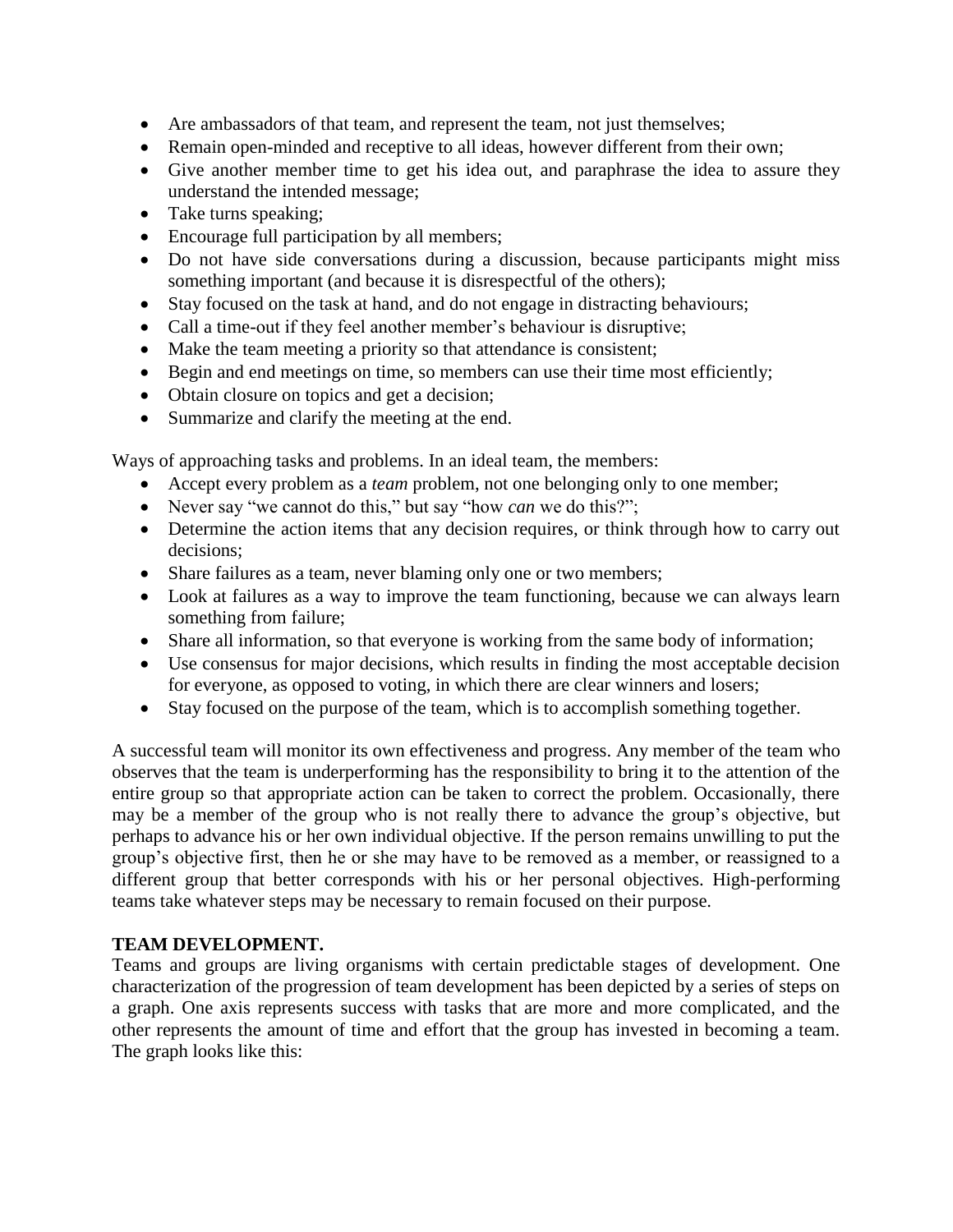Success: Complexity

|         | Transforming |  |
|---------|--------------|--|
|         | Performing   |  |
|         | Norming      |  |
|         | Storming     |  |
| Forming | Time; Effort |  |

- o "Forming" is the initial stage of development, when team members may often have differing ideas about purpose. There is relatively little trust. People tend to be careful about what they say, and how they say it. Everyone is on his or her "best behaviour."
- o "Storming" represents the arguing that will likely occur as the team defines itself. There may be conflict about the purpose, leadership, and working procedures. During this stage people often feel the team will never "come together." This stage is similar to the human developmental stage of adolescence.
- o "Norming" is the stage that occurs when the team members are developing a shared vision and are setting goals and objectives. People are getting to know one another's strengths and are learning how best to work together. The team experiences more stability and productivity.
- o "Performing" indicates that the members now have a clear, shared sense of purpose, high trust, and open communication. The team is effective within the existing paradigm. Camaraderie, relationships, and team spirit are high.
- o "Transforming" occurs when the team is at such an effective level of functioning that it can redefine its shared purpose and respond quickly to change. The leadership within the team is shared, trust is high, and communication is open.

The point of knowing about the stages of a team is two-fold:

(1) It can be helpful simply to know that there *are* stages, and that it is normal to go through these stages;

(2) One can identify the stage of development for a given group or team, and can assist the progress through that stage by managing the interactions or dynamics between and among the members. If there is low trust, one can arrange for trust-building exercises. If the team is in discord about its purpose, there are techniques for helping to determine the common priorities.

## **Achieving Group Consensus**

Arriving at a decision can be a difficult process for a group. Many groups resort to voting to decide issues. When possible, it is useful to work to achieve consensus. Consensus differs from voting in that it is more a process of achieving maximum agreement. A topic is discussed until every member is willing to agree. That agreement might be more enthusiastic for some members than others, but all members are on the positive side of agreeing. Like problem solving, consensus requires that everyone share whatever information, opinions, facts, or feelings they may have. It is through this pooling of contributions that the group is able to come to a decision that satisfies everyone. There are a number of activities that can help groups practice consensus building. Typically they require each member to answer individually some sort of questions or rank-order a list of items. When each has completed the task individually, the group then sets about making one list. Invariably the group rankings are more accurate than the individual rankings. This is because there is greater knowledge in the group than in any single individual.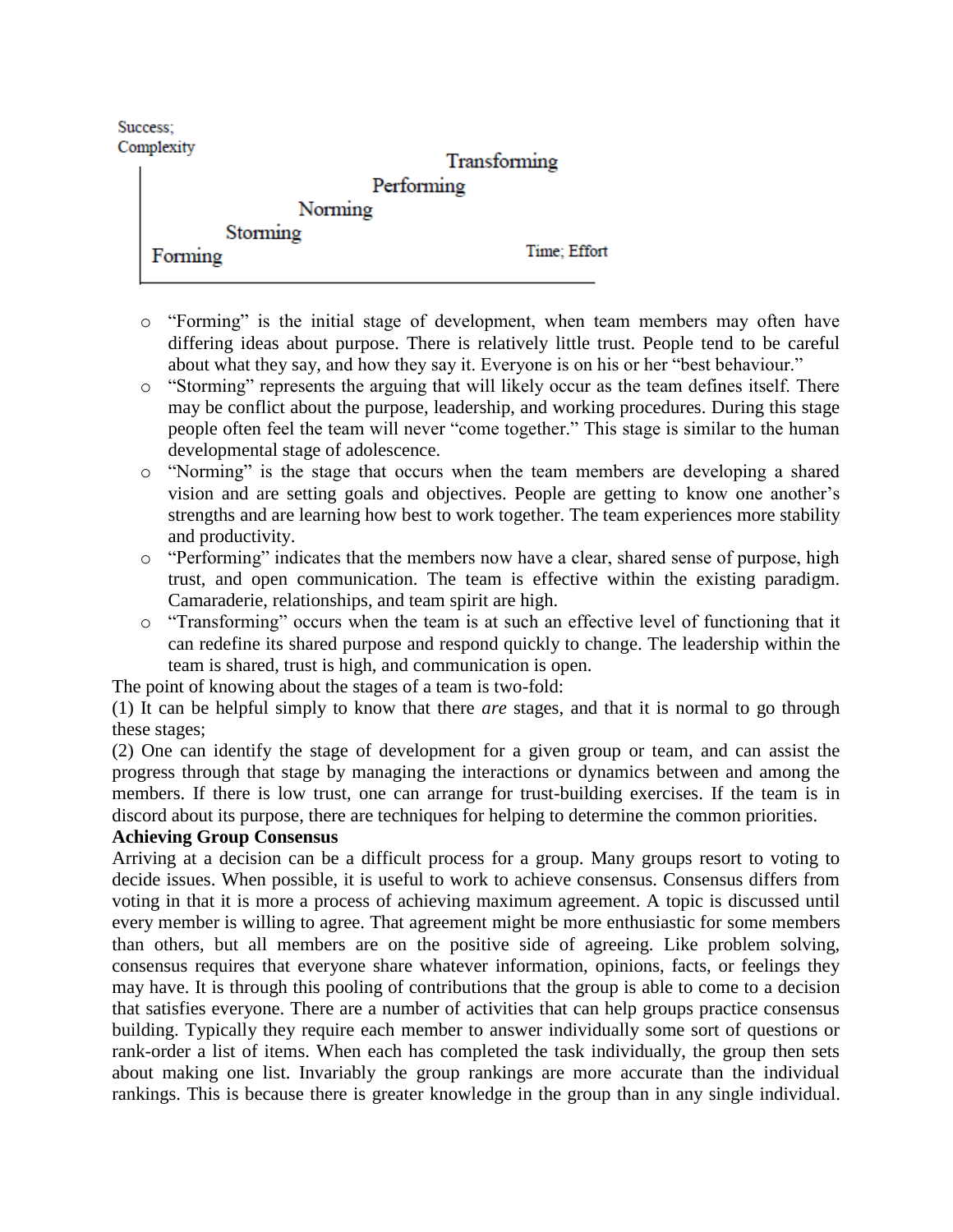Achieving consensus requires some negotiating. Individual members are usually convinced that their original answers are correct. Only through listening to someone who thinks differently can one begin to see something in a different way. Explaining the reason behind one's thought can help others to see its merit.

Finally, when everyone is committed to a common purpose, the task is more easily accomplished. Commitment to a purpose helps one move past one's own initial thinking, and allows one to listen to a diversity of ideas. Through this the group achieves the best result, by benefiting from the best of all of the members.

### **Conclusion**

More can be accomplished with groups than can be achieved by individuals alone, but to be productive a group must remain focused and healthy. One analogy is to liken a group to a motor vehicle. A group, like a vehicle, can get someone to a place faster. Most of us are more interested in our destination than we are in the vehicle that carries us there. However, if we do not pay attention to the vehicle, it will fall into disrepair. A group, too, needs fueling and maintenance.

Another analogy is that of a garden. One plants a garden and then tends to it, giving it water and nutrients, removing the weeds, and with sufficient time and attention the garden flourishes. A group, too, needs nourishment, and to have its "weeds" (e.g. inappropriate behaviours) removed. One cannot take a group for granted, any more than one can take a garden or a vehicle for granted. To do so invites problems. It is far better to give some time and attention to the group's dynamics from time to time. By doing so, a group can sustain its forward development and achieve its full potential.

### **INTRODUCING PRACTICAL DESIGN EXPERIENCE IN CLASSROOMS.**

Guided designs projects aim to bring practical design experience into the classroom. Often conducted over a period of a semester, the projects give students an opportunity to work in a team environment, apply theory learned in the classroom.

#### **Scope**

Guided design projects are appropriate for any level, but are often reserved for junior and senior levels. As with the case method, choosing a project is typically the hardest part. Using guided design projects usually requires a lot of preparation by the Lecturer/Technologist. One of the best ways to have students appreciate the industrial design methodology is to have them redesign existing systems or products.

## **Strategies**

The following are some tips to remember when using a guided design project:

· Realize that the project is not as important as the thought processes that go into determining a design. It is not important that the students determine an optimum design. What is important, however, is that they experience the design process.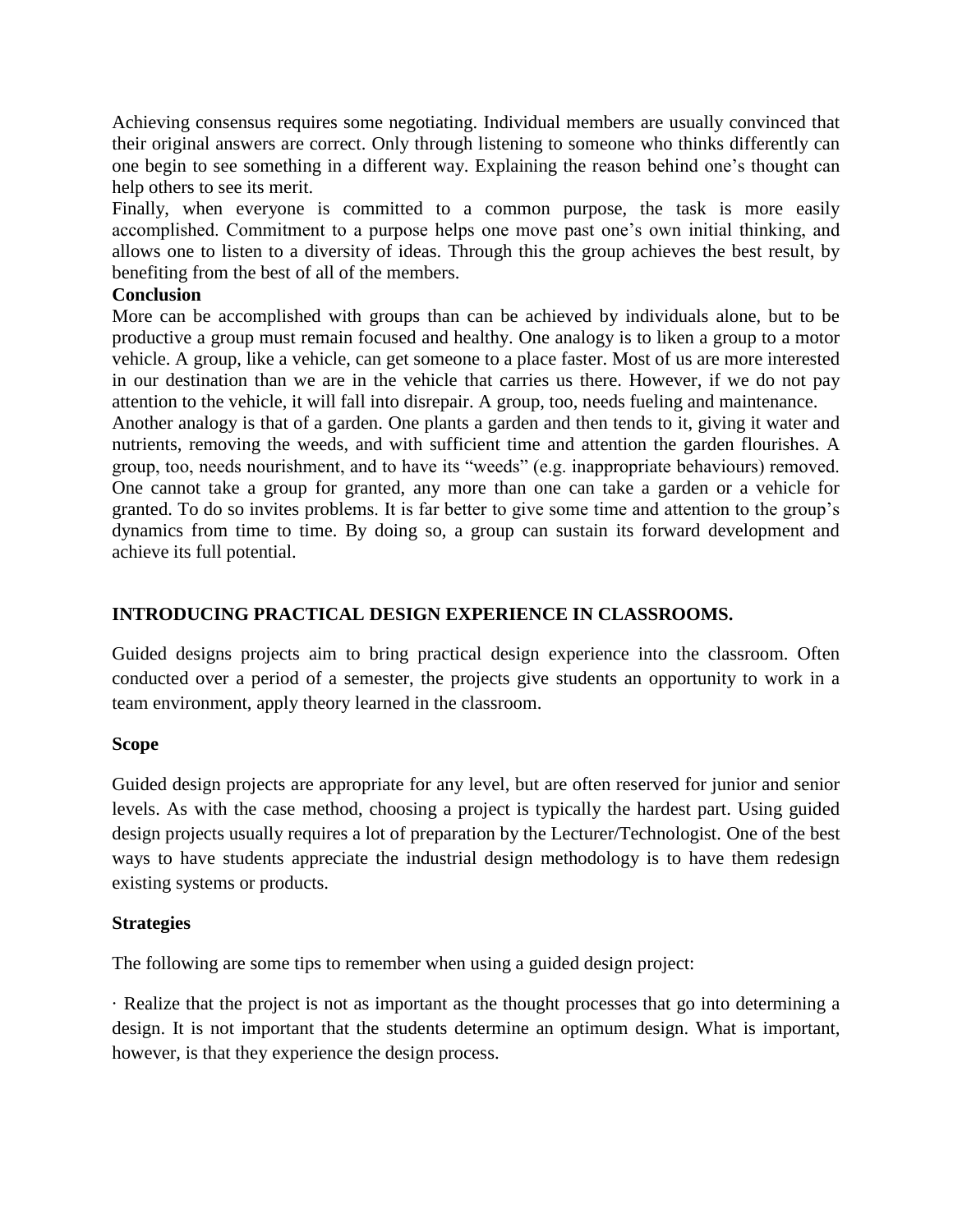· Starting before the semester, determine the scope of the projects and the goals for the class. It is important that the scope of the project is reasonable, and care must be taken to ensure that the students are not overloaded.

· When possible, divide the design into sections. This spreads the work for the students and the grading duties over the semester. Design teams of two or three students are frequently used. This allows for in-depth projects, reduces the grading load of the Lecturer/Technologist, and promotes interaction among the students.

### **Example: Redesign of a parking garage gate**

The following guided design project was used in a course on the mechanics of materials. The goal of the project chosen for this class was to redesign a gate at a parking garage so that it deflected on impact from a car. The gate is required to deflect upon impact in order to avoid serious structural damage to the car. The project was divided into three parts so that the work would be spread over the semester. The first part involved brainstorming to determine the best methods to meet the requirements. The students worked together in teams generating ideas. Then the entire class spent part of a lecture discussing the various ideas. In the debate, the Lecturer/Technologist guided the class towards a consensus about a design that would satisfy all requirements and yet be easy to complete. The student assignment for the first part was to write up and hand in a summary of their two best designs, the advantages and disadvantages of each, and which design that they would choose and why. The second part of the project involved determining the loads on the gate. This required the students to synthesize knowledge from several courses that they had taken earlier. Also, the Lecturer/Technologist had to devote extra time in class and during office hours to explain methods for determining loads on a structure. The final part of the project involved actual measurements and safety considerations. Having determined the loads, the students proceeded to complete the final part of the project where they determined the actual sizes of the various components used in the design. As a last step, the students used failure theories discussed in class to ensure the safety of the design.

#### **Conclusions**

The student response to this project was encouraging. They said that they enjoyed the project despite the fact that they had to work harder. The students felt that the class had a clear purpose and that the practical design aspect of the project improved their understanding of the theoretical sections covered in class.

## **BRAINSTORMING**

## Encouraging Creativity

The brainstorming technique is widely used in industry and academia to encourage participants to generate ideas in an unhindered manner. In an academic context, brainstorming encourages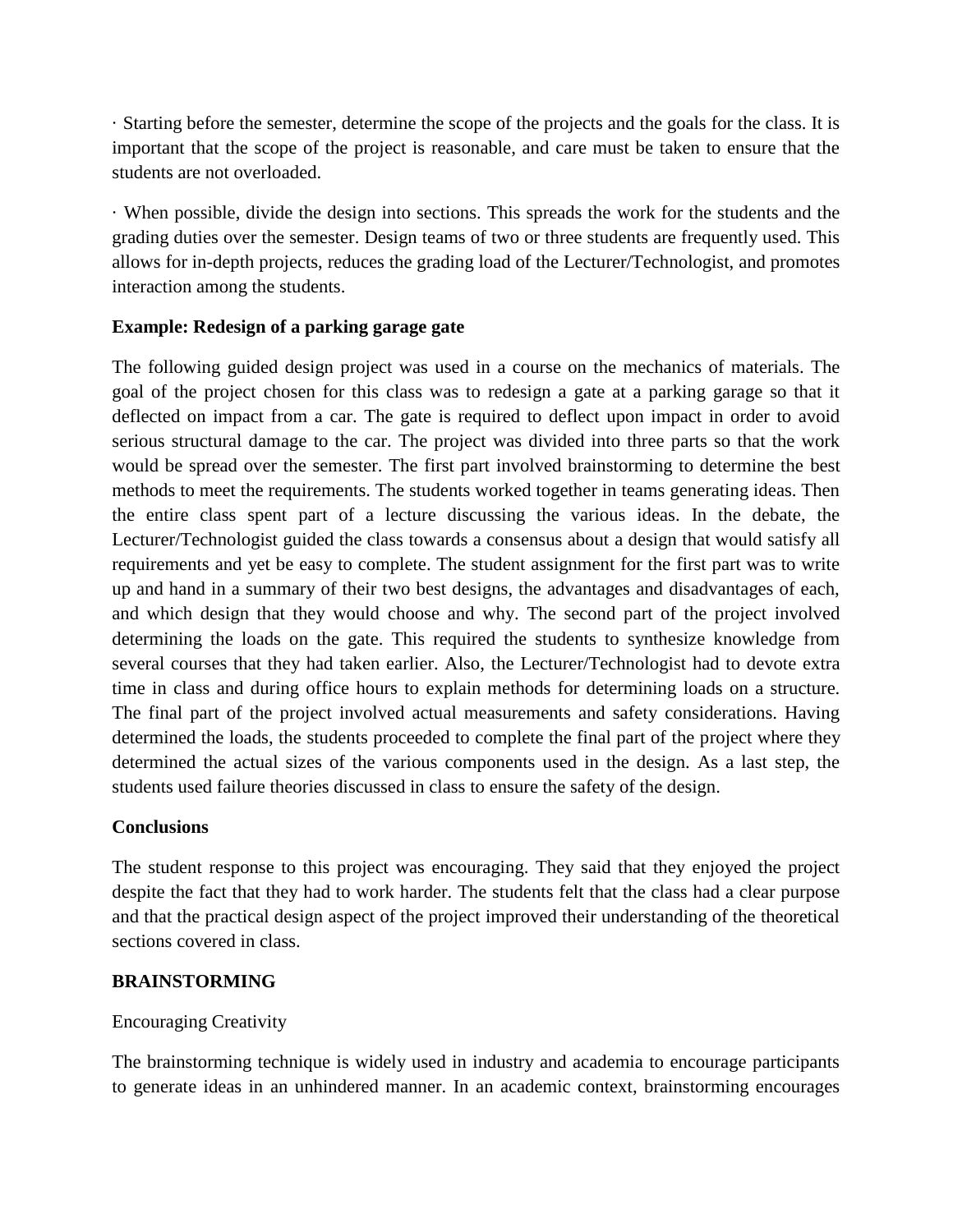students to participate actively in idea-generation exercises and experience benefits of a multidimensional approach to analyzing problems or solutions.

# **Scope**

The brainstorming technique is applicable to all levels of the engineering curriculum and to all teaching scenarios - labs, lectures or discussion sections. It is especially useful in design courses since it calls for a multiple-answer-multiple-dimension methodology rather than the usual singleanswer approach to problems. The brainstorming technique can be implemented in a number of different ways as follows:

**1. Structured**: The whole class is given a topic to discuss and each student is called upon to contribute an idea. The advantage of this method is that all students participate and the more vocal students tend not to dominate the discussions. The disadvantage is that the discussions usually do not flow freely as in an unstructured session, and can make some students feel pressured and uncomfortable.

**2. Unstructured**: Students are allowed to contribute ideas as and when they think of them. This approach allows for a freer flow of ideas and a more relaxed environment. The drawbacks to this approach are that it can lead to the students not responding at all or to a few students dominating the discussions.

**3. Group**: This is a structured approach except that the class is broken into small groups and each group presents its ideas after an allotted amount of time. The advantage of this method is that the students are likely to be more at ease and willing to express their ideas. This also promotes synergy and communication among the students. One obvious drawback to this method is that it more time-intensive than the other two methods.

# **Guidelines**

The following guidelines should be followed with any of the above methods:

• Make sure that everyone agrees on the question or issue being brainstormed. Write it down on a chalkboard, for example, or give handouts.

• Never criticize students' ideas or allow students to criticize each other.

• Do not allow students to reject ideas initially. Ideas should not be weeded out until the brainstorming is completed. This keeps the solution path from becoming prematurely narrowed.

• Write every idea down. Use a flip chart, blackboard, overheads, post-it notes, or other visual methods.

• Use the words of the speaker when recording; do not interpret.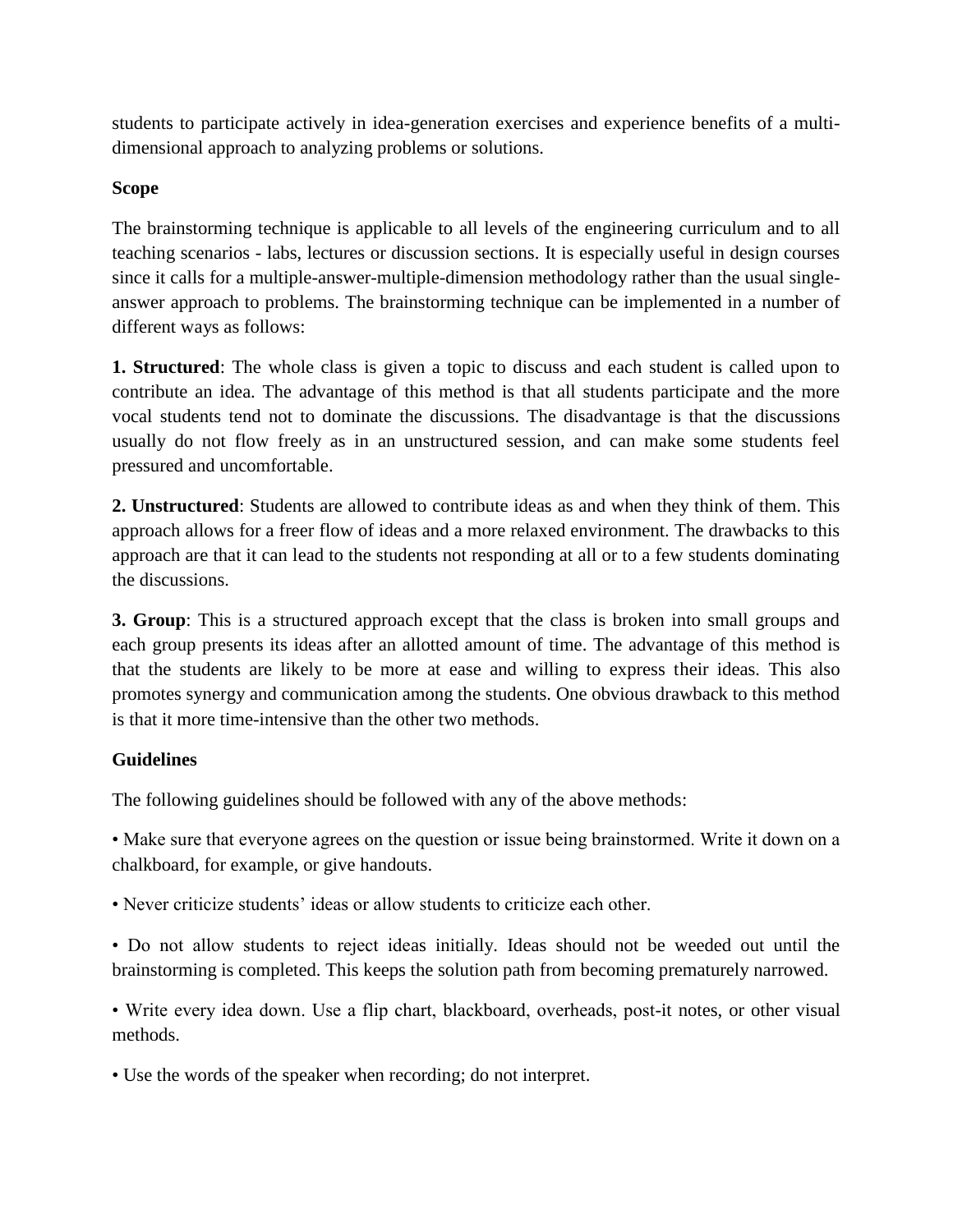## **Conclusion**

Brainstorming provides a forum for students to express creative ideas. It encourages students to be open-minded when analyzing problems, an attitude that is required for solving most real-life engineering problems which have multiple solutions.

### **GROUP DISCUSSION TECHNIQUES.**

It is often assumed that the best form of group discussion is that which has one person at a time speak to the whole group. This is true for some discussions. But, sometimes, other techniques of group discussion can be more productive and efficient than whole group discussion. The following are some of the more common and frequently used techniques. These could be suggested by anyone at the meeting. Therefore, it is a good idea if everyone is familiar with these techniques. Again, be creative and adaptive. Different situations require different techniques. Only experience reveals how each one affects group dynamics or the best time to use it.

#### **Identification**

It is good to address each other by name. One way to learn names is to draw a seating plan, and as people go around and introduce themselves, write their names on it. Later, refer to the plan and address people by their names. In large groups, name tags can be helpful. Also, when people speak, it is useful for them to identify themselves so all can gradually learn each other's names.

#### **Whole Group**

The value of whole group discussion is the evolution of a group idea. A group idea is not simply the sum of individual ideas, but the result of the interaction of ideas during discussion. Whole group discussion can be unstructured and productive. It can also be very structured, using various facilitation techniques to focus it. Often, whole group discussion does not produce maximum participation or a diversity of ideas. During whole group discussion, fewer people get to speak, and, at times, the attitude of the group can be dominated by an idea, a mood, or a handful of people.

#### **Small Group**

Breaking into smaller groups can be very useful. These small groups can be diads or triads or even larger. They can be selected randomly or self-selected. If used well, in a relatively short amount of time all participants have the opportunity to share their own point of view. Be sure to set clear time limits and select a note taker for each group. When the larger group reconvenes, the note takers relate the major points and concerns of their group. Sometimes, note takers can be requested to add only new ideas or concerns and not repeat something already covered in another report. It is also helpful for the scribe to write these reports so all can see the cumulative result and be sure every idea and concern gets on the list.

#### **Brainstorming**

This is a very useful technique when ideas need to be solicited from the whole group. The normal rule of waiting to speak until the facilitator recognizes you is suspended and everyone is encouraged to call out ideas to be written by the scribe for all to see. It is helpful if the atmosphere created is one in which all ideas, no matter how unusual or incomplete, are appropriate and welcomed. This is a situation in which suggestions can be used as catalysts, with ideas building one upon the next, generating very creative possibilities. Avoid evaluating each other's ideas during this time.

#### **Go-rounds**